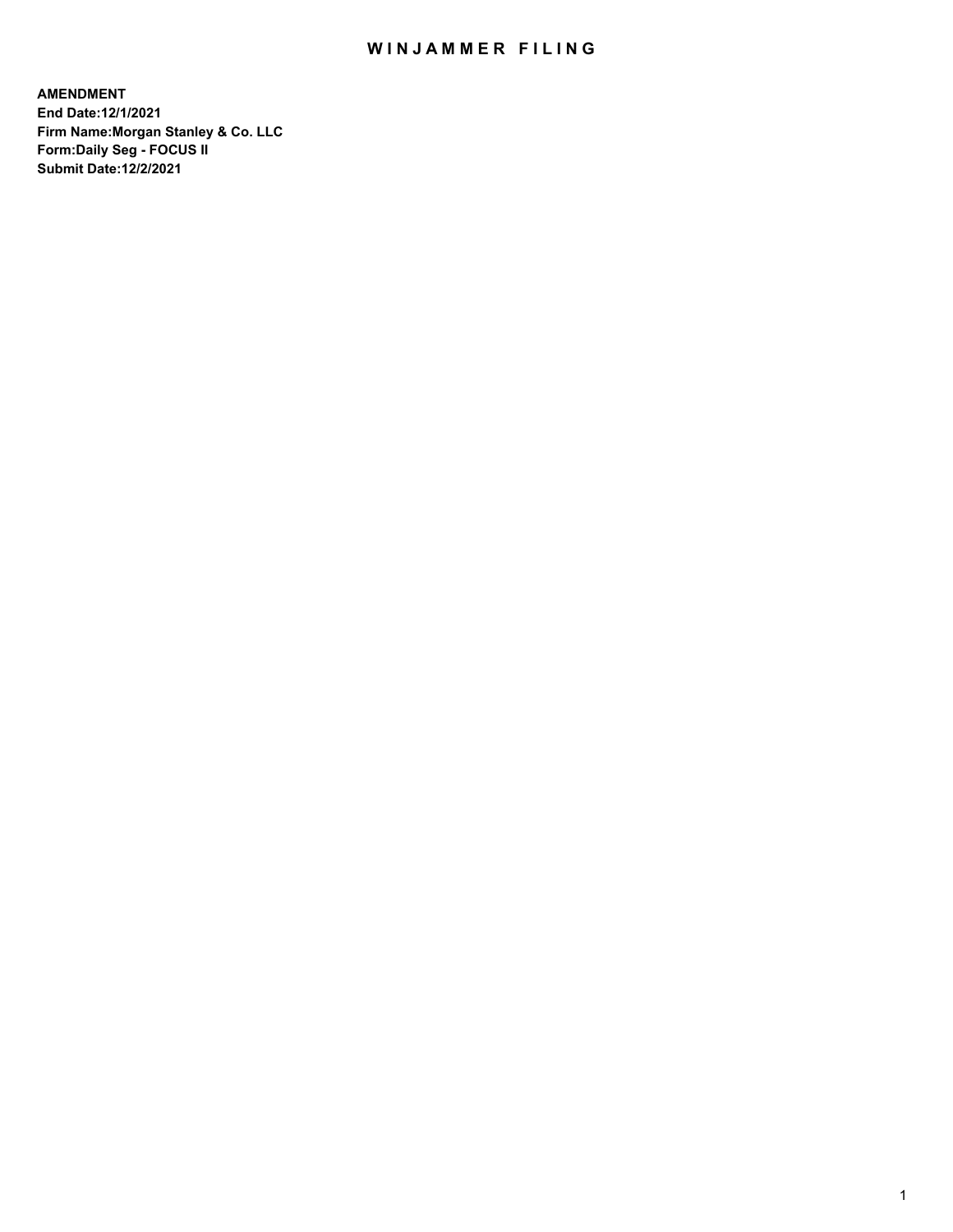**AMENDMENT** 

**End Date:12/1/2021 Firm Name:Morgan Stanley & Co. LLC Form:Daily Seg - FOCUS II Submit Date:12/2/2021 Daily Segregation - Cover Page**

| Name of Company                                                                                                                                                                                                                                                                                                                | Morgan Stanley & Co. LLC                               |
|--------------------------------------------------------------------------------------------------------------------------------------------------------------------------------------------------------------------------------------------------------------------------------------------------------------------------------|--------------------------------------------------------|
| <b>Contact Name</b>                                                                                                                                                                                                                                                                                                            | <b>Ikram Shah</b>                                      |
| <b>Contact Phone Number</b>                                                                                                                                                                                                                                                                                                    | 212-276-0963                                           |
| <b>Contact Email Address</b>                                                                                                                                                                                                                                                                                                   | lkram.shah@morganstanley.com                           |
| FCM's Customer Segregated Funds Residual Interest Target (choose one):<br>a. Minimum dollar amount: ; or<br>b. Minimum percentage of customer segregated funds required:%; or<br>c. Dollar amount range between: and; or                                                                                                       | 235,000,000<br><u>0</u><br>0 <sub>0</sub>              |
| d. Percentage range of customer segregated funds required between:% and%.                                                                                                                                                                                                                                                      | 00                                                     |
| FCM's Customer Secured Amount Funds Residual Interest Target (choose one):<br>a. Minimum dollar amount: ; or<br>b. Minimum percentage of customer secured funds required:% ; or<br>c. Dollar amount range between: and; or<br>d. Percentage range of customer secured funds required between:% and%.                           | 140,000,000<br><u>0</u><br><u>00</u><br>00             |
| FCM's Cleared Swaps Customer Collateral Residual Interest Target (choose one):<br>a. Minimum dollar amount: ; or<br>b. Minimum percentage of cleared swaps customer collateral required:% ; or<br>c. Dollar amount range between: and; or<br>d. Percentage range of cleared swaps customer collateral required between:% and%. | 92,000,000<br><u>0</u><br><u>0 0</u><br>0 <sub>0</sub> |

Attach supporting documents CH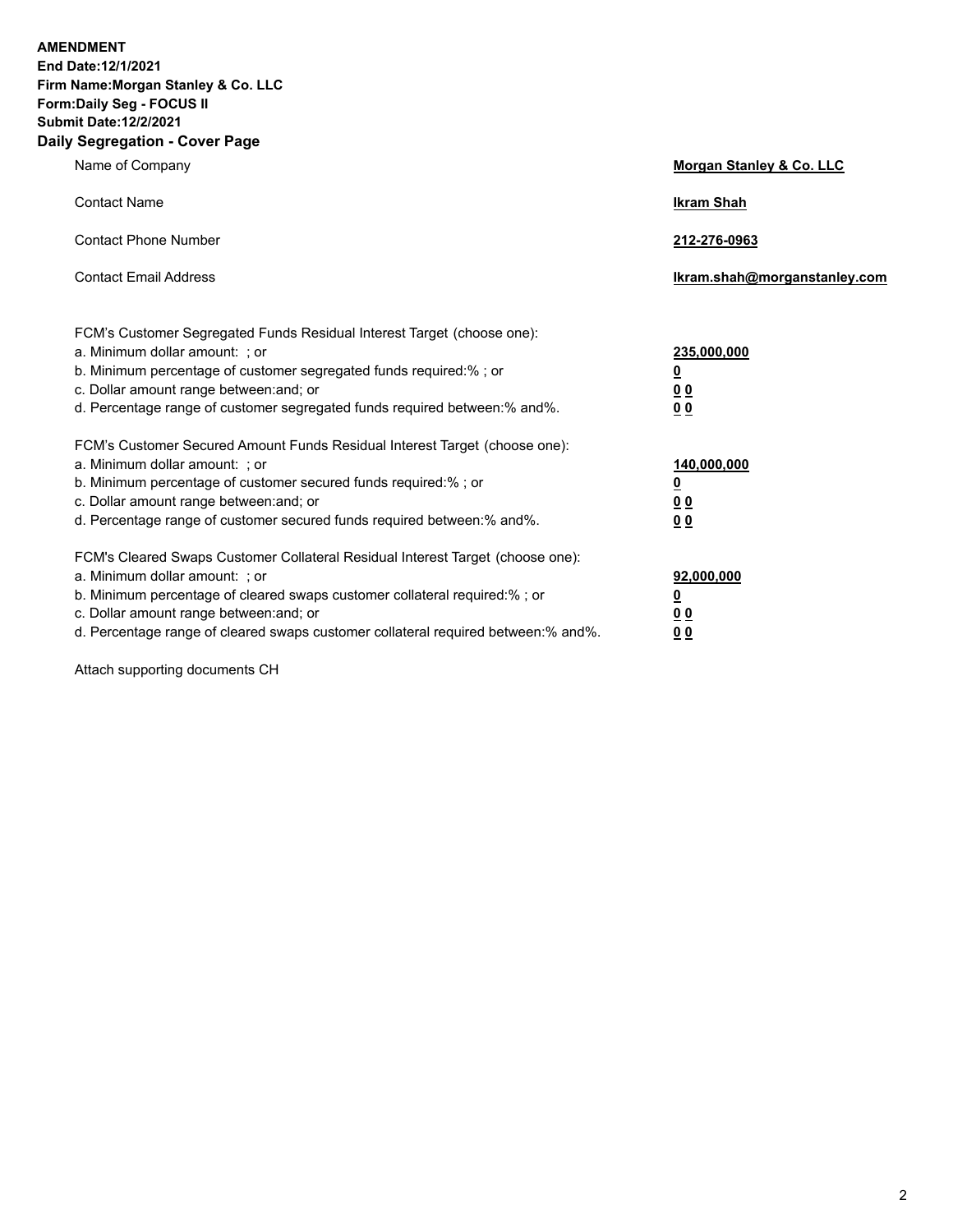## **AMENDMENT End Date:12/1/2021 Firm Name:Morgan Stanley & Co. LLC Form:Daily Seg - FOCUS II Submit Date:12/2/2021 Daily Segregation - Secured Amounts** Foreign Futures and Foreign Options Secured Amounts Amount required to be set aside pursuant to law, rule or regulation of a foreign government or a rule of a self-regulatory organization authorized thereunder **0** [7305] 1. Net ledger balance - Foreign Futures and Foreign Option Trading - All Customers A. Cash **6,176,979,107** [7315] B. Securities (at market) **1,696,020,435** [7317] 2. Net unrealized profit (loss) in open futures contracts traded on a foreign board of trade **-487,345,372** [7325] 3. Exchange traded options a. Market value of open option contracts purchased on a foreign board of trade **20,693,771** [7335] b. Market value of open contracts granted (sold) on a foreign board of trade **-12,174,875** [7337] 4. Net equity (deficit) (add lines 1. 2. and 3.) **7,394,173,066** [7345] 5. Account liquidating to a deficit and account with a debit balances - gross amount **38,245,087** [7351] Less: amount offset by customer owned securities **-27,048,755** [7352] **11,196,332** [7354] 6. Amount required to be set aside as the secured amount - Net Liquidating Equity Method (add lines 4 and 5) 7. Greater of amount required to be set aside pursuant to foreign jurisdiction (above) or line 6. FUNDS DEPOSITED IN SEPARATE REGULATION 30.7 ACCOUNTS 1. Cash in banks A. Banks located in the United States **535,709,263** [7500] B. Other banks qualified under Regulation 30.7 **326,611,635** [7520] **862,320,898** [7530] 2. Securities A. In safekeeping with banks located in the United States **429,979,646** [7540] B. In safekeeping with other banks qualified under Regulation 30.7 **76,547,869** [7560] **506,527,515** [7570] 3. Equities with registered futures commission merchants A. Cash **8,661,984** [7580] B. Securities **0** [7590] C. Unrealized gain (loss) on open futures contracts **-1,772,368** [7600] D. Value of long option contracts **0** [7610] E. Value of short option contracts **0** [7615] **6,889,616** [7620] 4. Amounts held by clearing organizations of foreign boards of trade A. Cash **0** [7640] B. Securities **0** [7650] C. Amount due to (from) clearing organization - daily variation **0** [7660] D. Value of long option contracts **0** [7670] E. Value of short option contracts **0** [7675] **0** [7680] 5. Amounts held by members of foreign boards of trade A. Cash **5,524,904,740** [7700]

- 
- 
- C. Unrealized gain (loss) on open futures contracts **-485,573,003** [7720]
- D. Value of long option contracts **20,693,771** [7730]
- 
- 6. Amounts with other depositories designated by a foreign board of trade **0** [7760]
- 7. Segregated funds on hand **0** [7765]
- 8. Total funds in separate section 30.7 accounts **7,613,081,583** [7770]
- 9. Excess (deficiency) Set Aside for Secured Amount (subtract line 7 Secured Statement Page 1 from Line 8)
- 10. Management Target Amount for Excess funds in separate section 30.7 accounts **140,000,000** [7780]
- 11. Excess (deficiency) funds in separate 30.7 accounts over (under) Management Target **67,712,185** [7785]

**7,405,369,398** [7355]

**7,405,369,398** [7360]

 B. Securities **1,189,492,921** [7710] E. Value of short option contracts **-12,174,875** [7735] **6,237,343,554** [7740] **207,712,185** [7380]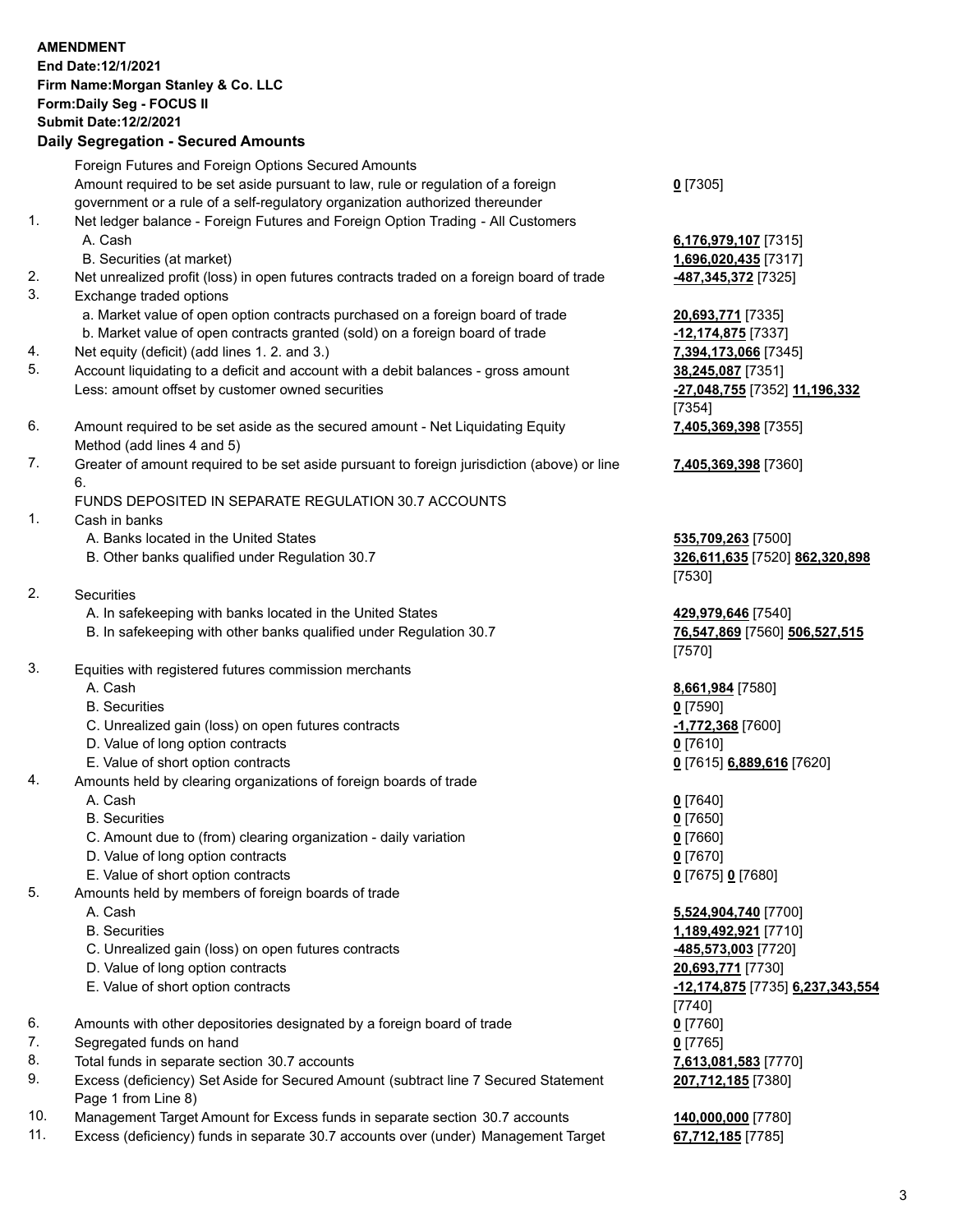|     | <b>AMENDMENT</b>                                                                                                                                              |                                      |
|-----|---------------------------------------------------------------------------------------------------------------------------------------------------------------|--------------------------------------|
|     | End Date: 12/1/2021                                                                                                                                           |                                      |
|     | Firm Name: Morgan Stanley & Co. LLC                                                                                                                           |                                      |
|     | Form: Daily Seg - FOCUS II                                                                                                                                    |                                      |
|     | <b>Submit Date: 12/2/2021</b>                                                                                                                                 |                                      |
|     | Daily Segregation - Segregation Statement                                                                                                                     |                                      |
|     | SEGREGATION REQUIREMENTS(Section 4d(2) of the CEAct)                                                                                                          |                                      |
| 1.  | Net ledger balance                                                                                                                                            |                                      |
|     | A. Cash                                                                                                                                                       | 17,231,513,871 [7010]                |
|     | B. Securities (at market)                                                                                                                                     | 7,829,522,561 [7020]                 |
| 2.  | Net unrealized profit (loss) in open futures contracts traded on a contract market                                                                            | -470,009,382 [7030]                  |
| 3.  | Exchange traded options                                                                                                                                       |                                      |
|     | A. Add market value of open option contracts purchased on a contract market                                                                                   | 1,109,039,614 [7032]                 |
|     | B. Deduct market value of open option contracts granted (sold) on a contract market                                                                           | -810,237,446 [7033]                  |
| 4.  | Net equity (deficit) (add lines 1, 2 and 3)                                                                                                                   | 24,889,829,218 [7040]                |
| 5.  | Accounts liquidating to a deficit and accounts with                                                                                                           |                                      |
|     | debit balances - gross amount                                                                                                                                 | 277,544,058 [7045]                   |
|     | Less: amount offset by customer securities                                                                                                                    | <u>-269,740,477</u> [7047] 7,803,581 |
|     |                                                                                                                                                               | [7050]                               |
| 6.  | Amount required to be segregated (add lines 4 and 5)                                                                                                          | 24,897,632,799 [7060]                |
|     | FUNDS IN SEGREGATED ACCOUNTS                                                                                                                                  |                                      |
| 7.  | Deposited in segregated funds bank accounts                                                                                                                   |                                      |
|     | A. Cash                                                                                                                                                       | 3,243,100,651 [7070]                 |
|     | B. Securities representing investments of customers' funds (at market)                                                                                        | $0$ [7080]                           |
|     | C. Securities held for particular customers or option customers in lieu of cash (at                                                                           | 3,278,948,404 [7090]                 |
| 8.  | market)                                                                                                                                                       |                                      |
|     | Margins on deposit with derivatives clearing organizations of contract markets<br>A. Cash                                                                     |                                      |
|     |                                                                                                                                                               | 14,884,524,135 [7100]                |
|     | B. Securities representing investments of customers' funds (at market)<br>C. Securities held for particular customers or option customers in lieu of cash (at | $0$ [7110]                           |
|     | market)                                                                                                                                                       | 4,400,310,872 [7120]                 |
| 9.  | Net settlement from (to) derivatives clearing organizations of contract markets                                                                               | <u>-988,304,041</u> [7130]           |
| 10. | Exchange traded options                                                                                                                                       |                                      |
|     | A. Value of open long option contracts                                                                                                                        | 1,109,039,614 [7132]                 |
|     | B. Value of open short option contracts                                                                                                                       | -810,237,446 [7133]                  |
| 11. | Net equities with other FCMs                                                                                                                                  |                                      |
|     | A. Net liquidating equity                                                                                                                                     | 14,445,821 [7140]                    |
|     | B. Securities representing investments of customers' funds (at market)                                                                                        | $0$ [7160]                           |
|     | C. Securities held for particular customers or option customers in lieu of cash (at<br>market)                                                                | $0$ [7170]                           |
| 12. | Segregated funds on hand                                                                                                                                      | 150,263,285 [7150]                   |
| 13. | Total amount in segregation (add lines 7 through 12)                                                                                                          | 25,282,091,295 [7180]                |
| 14. | Excess (deficiency) funds in segregation (subtract line 6 from line 13)                                                                                       | 384,458,496 [7190]                   |

- 
- 15. Management Target Amount for Excess funds in segregation<br>16. Excess (deficiency) funds in segregation over (under) Management Target Amount 149,458,496 [7198] Excess (deficiency) funds in segregation over (under) Management Target Amount Excess

**149,458,496** [7198]